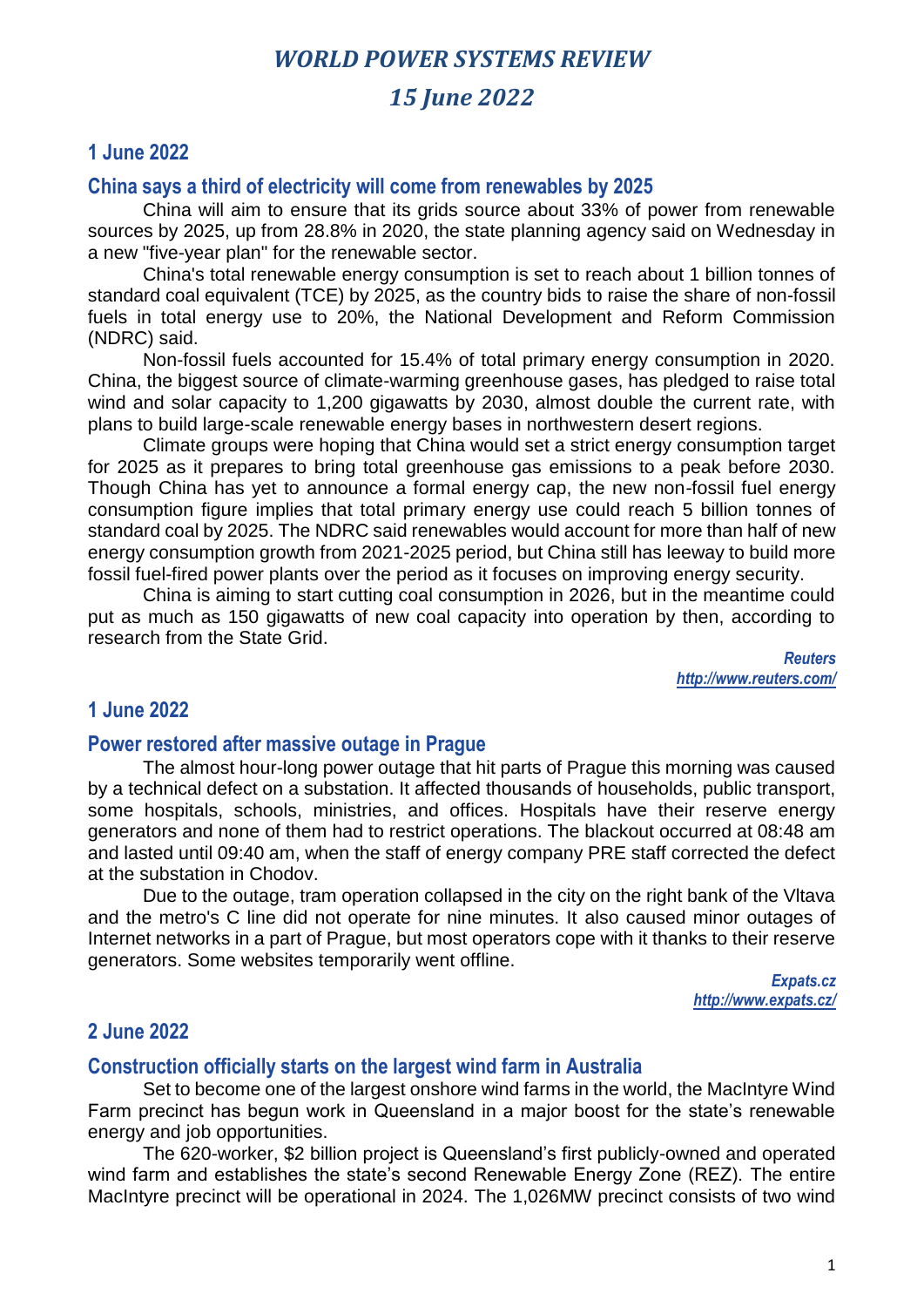# *15 June 2022*

farms – the proposed 103MW Karara Wind Farm to be owned and operated by the Queensland Government's low-emissions generator and retailer CleanCo Queensland, and the 923MW MacIntyre Wind Farm that will be owned and operated by ACCIONA Energy Australia. Queensland Treasurer, Cameron Dick, said the project represented not just more renewable energy for Queensland, but a major boost for jobs and regional opportunities. "This project will create 400 project jobs during construction and support a further 220 transmission jobs," Mr Dick said. "It will inject more than \$500m into the Southern Downs and Darling Downs regional economy during construction and provide renewable, affordable power for businesses across the region well into the future."

Queensland Minister for Energy, Renewables and Hydrogen, Mick de Brenni, said the mega-project was supporting more than 600 construction and transmission jobs. "As well as the 400 Wind farm construction and 220 transmission connection jobs, the zero emissions MacIntyre Wind Farm power will fuel decent, secure jobs in energy-intensive industries, in particular nearby manufacturing." Mr. de Brenni said the mega project was further evidence of the Queensland Government's long-standing commitment to renewables, which would keep downward pressure on electricity prices. The MacIntyre Precinct being delivered in partnership with ACCIONA, takes in the MacIntyre Wind Farm, boasting 162 turbines, and the 103MW Karara Wind Farm which will host a further 18 turbines.

"The precinct will be one of the largest wind farms in the southern hemisphere and is a signal to global investors that Queensland is ready to support low emissions, job creating industry, onshore," Mr. de Brenni said. Minister de Brenni said the Queensland Government was also investing more than \$2 billion to supercharge renewable energy supply and significant battery storage to produce cheaper, cleaner energy and the decent, secure jobs it would create across Queensland. CleanCo Chair, Jacqui Walters, said it was a major step with the renewable energy generated by the MacIntyre Precinct helping to support CleanCo to deliver reliable, clean energy solutions at a competitive price for customers helping them thrive in a net zero future. "With the capacity to supply the equivalent of nearly 700,000 homes, this massive MacIntyre project will substantially boost renewable energy supply in Queensland helping our industries, businesses and communities to achieve their sustainability goals," Ms Walters said. "Today represents a major step forward for CleanCo as we celebrate the future offtake of energy from the MacIntyre project and as our Board makes its final decisions on the Karara Wind Farm."

CleanCo's power purchase agreement for 400MW from the MacIntyre Wind Farm will contribute to the 1,400MW of new renewable energy it is bringing to market by 2025 to support the energy transformation in Queensland. ACCIONA Energia, Managing Director, Brett Wickham, said as the largest onshore wind farm in the southern hemisphere, the MacIntyre Precinct is bringing significant social and economic benefits not just to the Downs but to the whole of Queensland. "I believe MacIntyre is the start of a golden age of renewable energy in Australia. One that takes full advantage of our renewable resources with projects that help drive and develop our regional economies," Mr Wickham said. "It is great to be working alongside CleanCo to deliver this major project for Queensland and its residents."

Goondiwindi Regional Council Mayor, Lawrence Springborg, said "It's wonderful to see that the Goondiwindi Region is once again the region of choice for innovative, pioneering projects such as the ACCIONA MacIntyre Wind Farm. Powerlink Chief Executive, Paul Simshauser, said on-ground work had started this month to deliver two new switching stations and 65km of new transmission line to connect the massive wind precinct to the grid.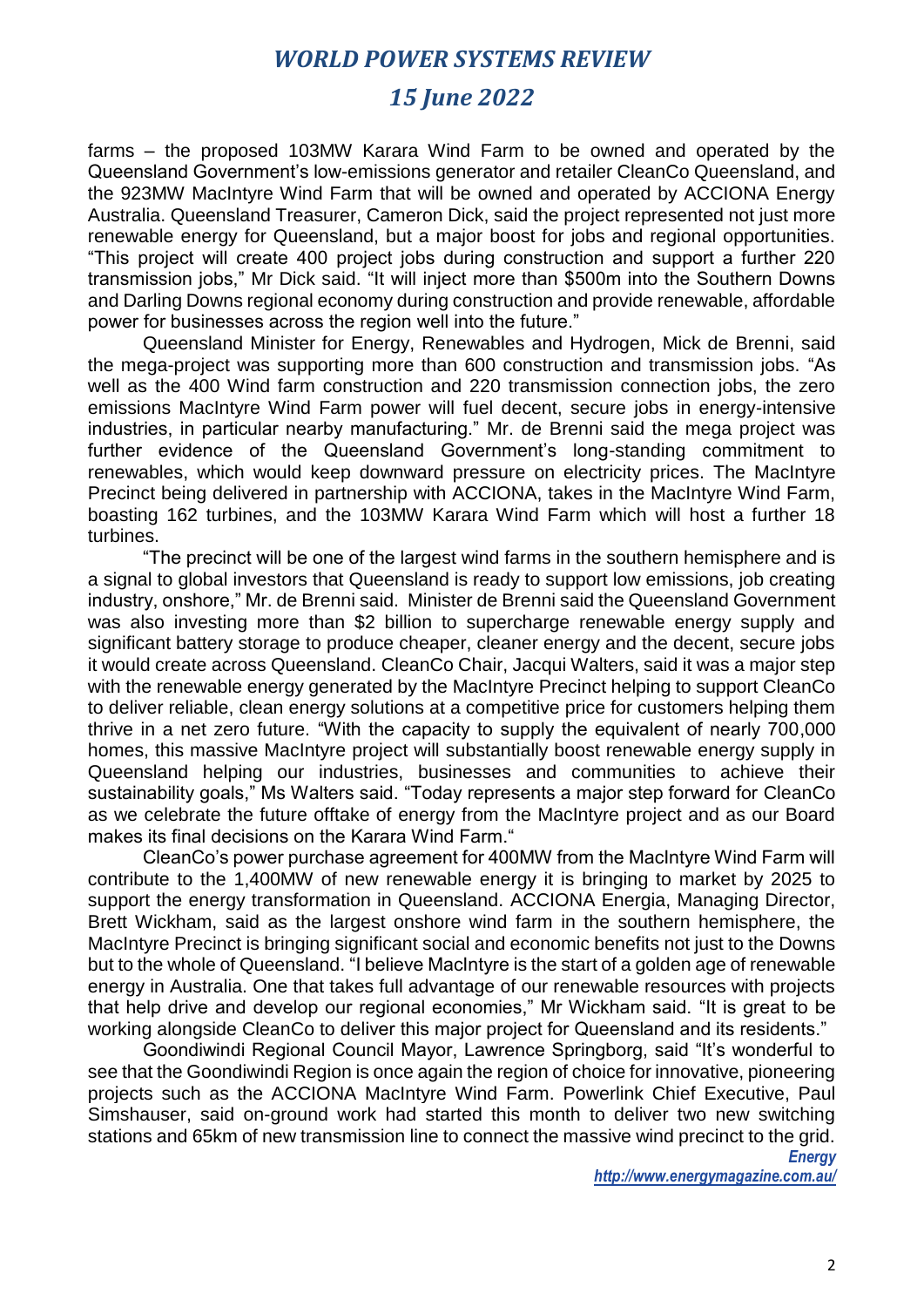# *WORLD POWER SYSTEMS REVIEW 15 June 2022*

## **4 June 2022**

#### **Japan's trial of a deep ocean turbine could offer limitless renewable energy**

Japan is both power-hungry and fossil-fuel reliant making for a bad combination but that could all soon change. The nation has now successfully tested a system relying on the deep ocean that could provide a reliable steady form of renewable energy, according to a report by Bloomberg published Tuesday. The invention comes from Japanese heavy machinery maker IHI Corp. The company has been developing a subsea turbine that harnesses the energy in deep ocean currents for over ten years.

The giant sea turbine called Kairyu looks like a 330-ton airplane. It features two counter-rotating turbine fans that are connected by a massive fuselage and it functions by floating while anchoring to the sea floor at a depth of 30-50 meters (100-160 feet). IHI Corp. has ambitious plans to site the turbines in one of the world's strongest currents (the Kuroshio Current) and transmit the power via seabed cables. Japan's New Energy and Industrial Technology Development Organization (NEDO) speculates that this current could potentially generate as much as 200 gigawatts of reliable energy. This is the equivalent of 60% of Japan's present generating capacity. "Ocean currents have an advantage in terms of their accessibility in Japan," Ken Takagi, a professor of ocean technology policy at the University of Tokyo Graduate School of Frontier Sciences, told Bloomberg. "Wind power is more geographically suited to Europe, which is exposed to predominant westerly winds and is located at higher latitudes."

Japan has been looking into renewable energy as a viable option for providing its citizens with energy, especially after the Fukushima nuclear disaster. Most of its investments so far have been in wind and solar. The nation is already the world's third-largest generator of solar power and has made ambitious investments in offshore wind. But neither of these energy sources could provide the stability and reliability that power systems based on ocean currents generate. For comparison purposes, ocean currents have a capacity factor of 50 to 70 percent, while onshore wind has 29 percent and solar has 15 percent.

But not all is bright for IHI Corp. The company has many obstacles to overcome before its sea turbine could be viable as it's much more complicated to install a system underwater than it is to experiment with onshore facilities. This is because underwater systems have to be tough enough to withstand the aggressive and hostile conditions of deep ocean currents. "Unlike Europe, which has a long history of the North Sea Oil exploration, Japan has had little experience with offshore construction," added Takagi.

"Japan isn't blessed with a lot of alternative energy sources," he said. "People may say that this is just a dream, but we need to try everything to achieve zero carbon." One thing is for sure. If Japan proves successful at building this new power generator, it will have taken a giant step forward toward clean, green, and safe energy production.

> *Interesting Engineering http://interestingengineering.com/*

## **6 June 2022**

#### **Environmental activity held in Greece**

On May 26, the "Joining hands with clean energy, sharing a better life" emergency rescue simulation was held at a wind farm in Thrace, Greece. This was one of the open day activities for China Energy Europe Renewable Energy designed to deepen knowledge and understanding of green and clean energy among local Greek youth, enhance the emergency rescue capability of enterprises and increase the environmental protection and safety awareness of employees and local residents.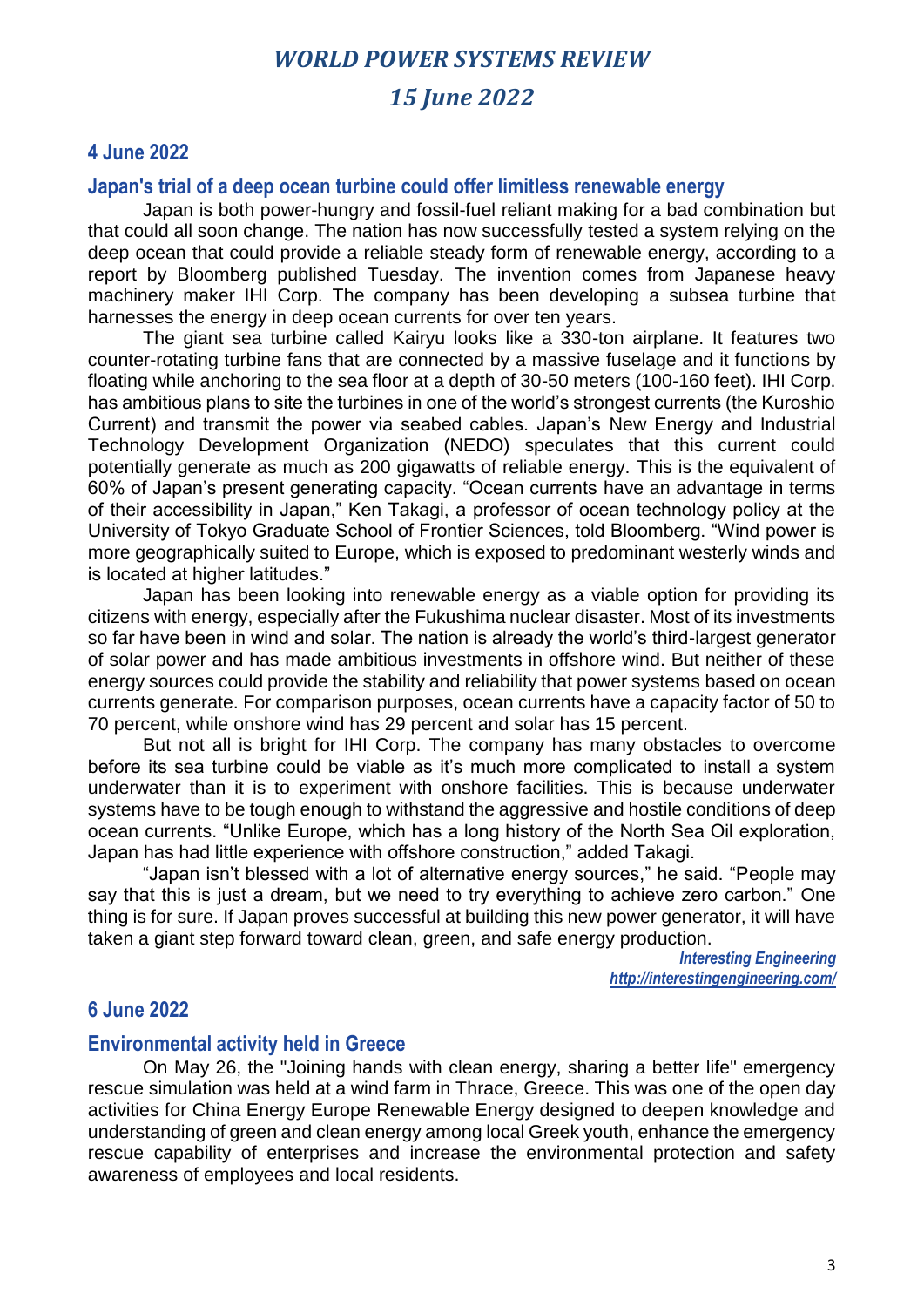# *15 June 2022*

The emergency rescue simulated two " accidents" in which wind turbine maintenance personnel were rescued from being trapped in the 70-meter-high nacelle due to unexpected situations. by using a life-saving basket for transportation and by using ropes to perform a real-life exercise to descend directly from the high-altitude spot to the ground. The whole process was orderly and operated quickly, which demonstrated the coordination of the wind farm and the No.4 EMAK emergency rescue team. Afterward, guests saw the training equipment and rescue facilities of the team and had a warm exchange with team members. Students who observed the simulation said that it was thrilling to watch.

Xiao Junzheng, Chinese ambassador to Greece, Christos Metios, governor of Eastern Macedonia and Thrace in Greece, Marios Apostolidis, general of the Middle Macedonia-Eastern Macedonia and Thrace Fire Service, members of the No.4 EMAK of Komotini and teachers and students from Komotini No.8 Primary School participated.

On May 24th, two days before the activity, the Europe Renewable Energy and Komotini No.8 Primary School jointly held "New Energy, New Hope and New Future" session to share information on new energy with local children. The company expressed hope while delivering green electricity to the Greek people it will put the safety of employees and enterprises first and continue to foster the development of the next generation so as to contribute to local education, green development and environmental protection.

> *China Daily http://www.chinadaily.com.cn/*

## **6 June 2022**

#### **Norway announces big new offshore wind targets**

Norway's Prime Minister Jonas Gahr Støre announced on 11 May that Norway aims to allocate 30 GW of offshore wind capacity by 2040. This will produce almost as much new electricity as Norway consumes in total today. The construction of the new wind farms will take place over the next 20 years. Norway doesn't have any commercial-scale offshore wind farms today. But they have already identified two zones for development and are planning to run an auction for a 1.5 GW floating wind farm in one of them next year. They'll now start working to identify other zones and to simplify the permitting procedures for offshore wind farms.

Offshore wind in Norway will be a combination of conventional bottom-fixed and floating wind farms. So, the new announcement is a big boost for floating offshore wind in Europe. Currently Europe has only three floating wind farms with a total capacity of just over 100 MW. Several more are under development and planning. And Governments in Europe are announcing significant new targets for floating wind.

The announcement is also good news for Norway's and Europe's offshore wind industry. More commercial-scale wind farms will help grow Europe's floating wind supply chain and further reduce the costs of floating wind. A recent Menon Economics study found that floating offshore wind could provide as many as 52,000 new jobs in Norway by 2050. Norway is already one of the leaders in the development of floating wind technology and will benefit from having a strong domestic market for floating wind. Norwegian players could take 5-14% of the global floating wind market, equivalent to a turnover of 9.5bn according to the Menon Economics study.

"Equinor is excited about the ambitions the Norwegian Government has announced for offshore wind, and we are ready to take part in this development, for both bottom fixed and floating. Equinor is currently constructing the world's largest floating offshore wind farm, the Hywind Tampen, offshore Norway. Hywind Tampen will provide wind power to two of our oil and gas installations at the Norwegian Continental Shelf, commissioned later this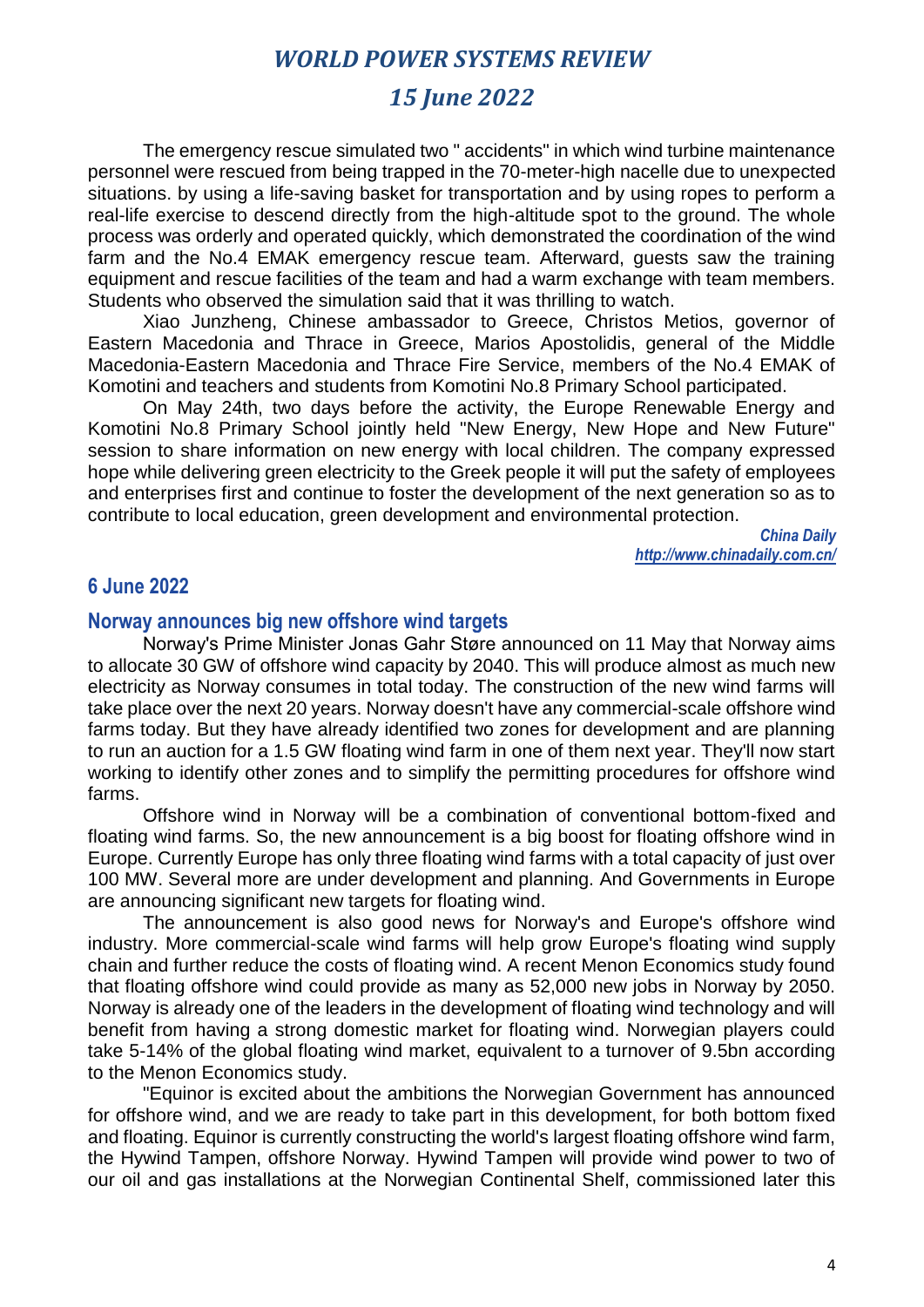# *15 June 2022*

year, potentially saving 200.000 tons of CO2 emissions yearly", says Beate Myking, Senior Vice President Renewable Solutions at WindEurope member Equinor.

The Norwegian Government is aiming for a step-by-step allocation of the additional sea space. They say the next offshore licencing round will be opened in 2025. But uncertainty remains around the execution of the Government plans: Norway does not have a precise expansion target for 2030, nor a clear licensing and auction schedule for the years up to 2040. The exact split between bottom-fixed and floating projects remains unclear. Clarity on licensing schedules and auction design will be crucial to ensure the necessary predictability to unlock wind energy investments.

WindEurope also calls upon the Norwegian Government to accelerate the development of the wind farms in the first two zones, Utsira Nord and Sørlige Nordsjø II, specifically to clarify the auction rules and timelines and the grid/transmission arrangements. Given its location and large sea space, Norway could become an important exporter of renewable electricity to mainland Europe. The Norwegian Government has said it will explore "various grid solutions". Cables with two-way power flow, radials to Europe and radials to Norway, will be considered for each project call.

In their recent Esbjerg Declaration the Heads of Government of Belgium, Denmark, Germany and the Netherlands committed to jointly develop 150 GW of offshore wind in the North Sea and to collaborate on innovative grid solutions such as hybrid offshore wind farms and energy islands. Norway should seek to work together with those EU countries and viceversa. Together - and with the UK - they can build the North Sea offshore grid of the future, enhance cross-border electricity flows and strengthen Europe's energy security. The Norwegian Government will involve the fishing industry, local communities and other important sea space users in the allocation of the new offshore wind areas. Between each allocation round the Government will evaluate the consequences of operational wind farms for fishing and other maritime industries. The Government is also exploring different models for a ground tax on offshore wind to ensure that a part of the profits will be shared with local communities.

> *EE Online http://electricenergyonline.com/*

# **6 June 2022**

## **The Baltic transmission system operators have decided to stop purchasing electricity from Russia**

Baltic Transmission System Operators (TSOs) - Estonian "Elering", Latvian AS "Augstsprieguma tīkls" (AST) and Lithuanian "Litgrid" have agreed to make changes in balancing the Baltic energy system to reduce dependence on the Russian energy system from June 1 the balance of consumption and generation in the Baltics will be ensured mainly with the balancing capacities available on the Baltic, Nordic and Polish markets.

The Baltic power system operates synchronously with the Russian interconnected power system, which ensures frequency stability and balance between consumption and generation in the Baltic power system. "In view of the growing difficulties for Inter RAO companies to settle with banks, as well as the fact that due to financial risks Nord Pool has suspended cooperation with Inter RAO, Baltic TSOs have agreed to stop purchasing balancing electricity from Inter RAO from June 1st to rule out the need to make payments to a Russian company," says Gatis Junghāns, a board member of AST.

The changes introduced by the electricity transmission system operators will reduce the dependence of the Baltic States on the Russian energy system, and will contribute to ensuring the balance of electricity of the Baltic power system with the balancing capacities in the Baltic Sea region. The Baltic power system will continue to operate synchronously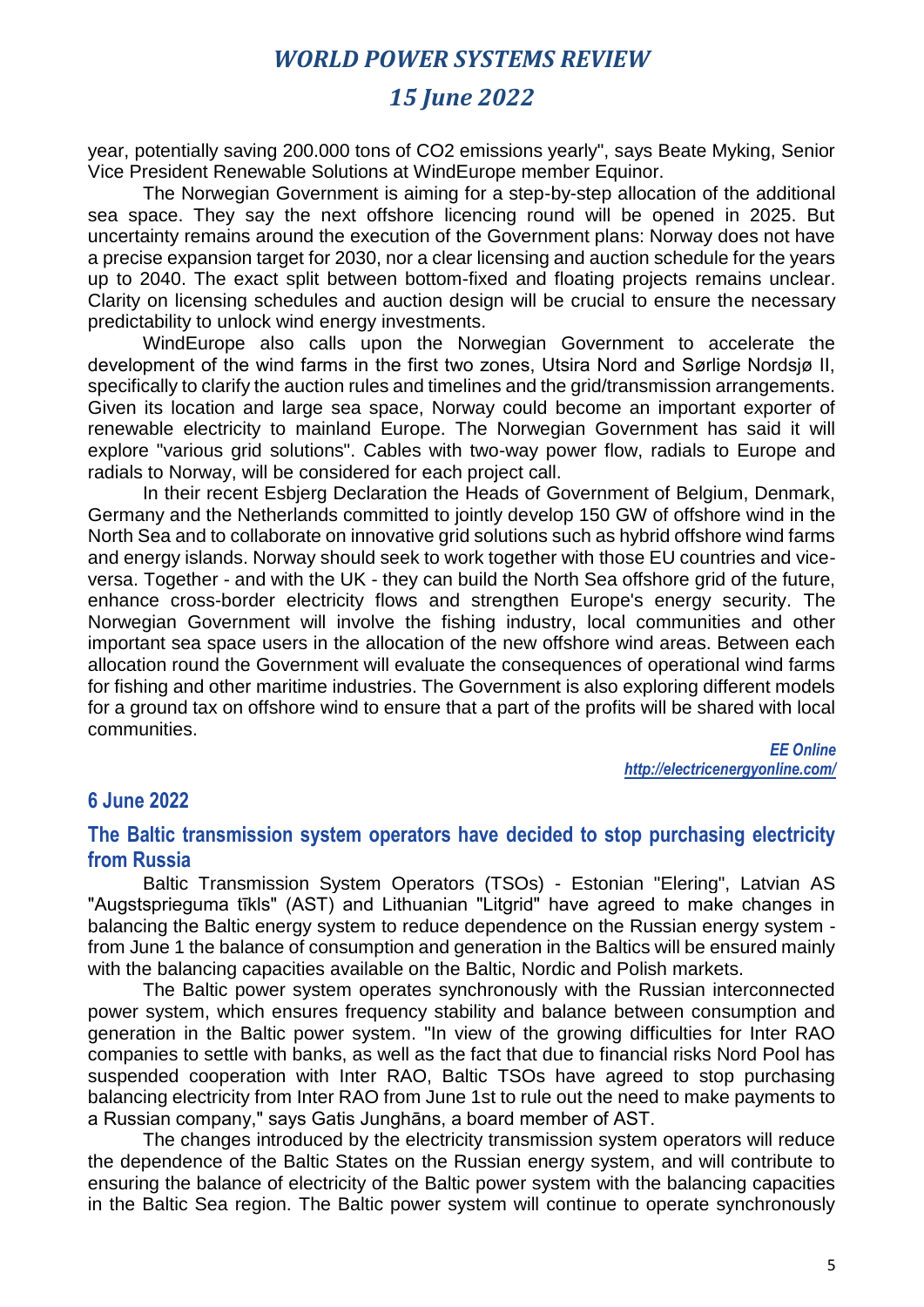# *15 June 2022*

with the Russian interconnected power system until the synchronization of the Baltic power system with the continental European power system in 2025. AST continues to implement the program for synchronization of the Latvian power system with the European power system, including the reconstruction of two 330 kV power transmission lines to Estonia by 2025, construction of three synchronous compensators to ensure system frequency stability, construction of an 80 MW battery storage system to ensure power system balancing reserves, to create an automatic generation control system, as well as other projects. The synchronization program is also being implemented in Estonia, Lithuania and Poland.

> *AST http://www.ast.lv/*

## **7 June 2022**

## **Transmission system operators from Estonia, Latvia, Lithuania, and Poland signed the agreements in the framework of CEF program for the synchronization Phase 2 part II projects**

AST, Elering, Litgrid and PSE, the electricity transmission system operators (TSOs) of the Baltic countries and Poland, signed the grant agreement with the European Climate, Infrastructure and Environment Executive Agency (CINEA) for EUR 170 million of EU support which will help to finance the planned investments under the project Phase 2 part II of the Baltic Synchronisation.

The grant agreements assume the financial contributions of the following amounts: Polish PSE – EUR 75 million, Latvian AST - EUR 37 million, Lithuanian Litgrid – EUR 31 million, and Estonian Elering – EUR 27 million. Funds will be spent on enhancing power lines and substations, implementation of battery energy storage systems, as well as boosting IT control systems and power automatics. The total amount of synchronisation Phase 2 part II eligible costs is EUR 230 million, where 75% will be cofounded from CEF.

"Synchronisation will ensure energy security in the region as the Baltic countries disconnect from the Russian-controlled energy system and start to operate together with their European partners. This is an important project not only for us, but also for Europe as a whole, and we have seen this once again by receiving the maximum amount of support possible. In total, it will amount to almost three quarters of the funds needed to connect the Baltic States.", says Rokas Masiulis, CEO of Litgrid.

The European TSOs community is consequently implementing the synchronisation process of three Baltic States' electricity systems with the Continental European Synchronous Area. They are currently operating together with the Russia-controlled IPS/UPS system. Additional infrastructure will not only allow for a smooth synchronization process but also enable new market opportunities and strengthen the regional energy security. CEF is the key EU funding instrument, established to promote growth, jobs, and competitiveness through targeted infrastructure investment at the European level. It supports the development of high-performing, sustainable, and efficiently interconnected trans-European energy networks.

> *Litgrid http://www.litgrid.eu/*

## **7 June 2022**

#### **Statkraft anticipates a renaissance for flexible hydropower**

Statkraft, Europe's biggest producer of renewable energy, today (June 7) sent a license application for a major modernization of the Folgefonn hydropower scheme in Hardanger, Norway, to the Norwegian Water Resources and Energy Directorate (NVE). Electrification and new industry development are expected to increase demand for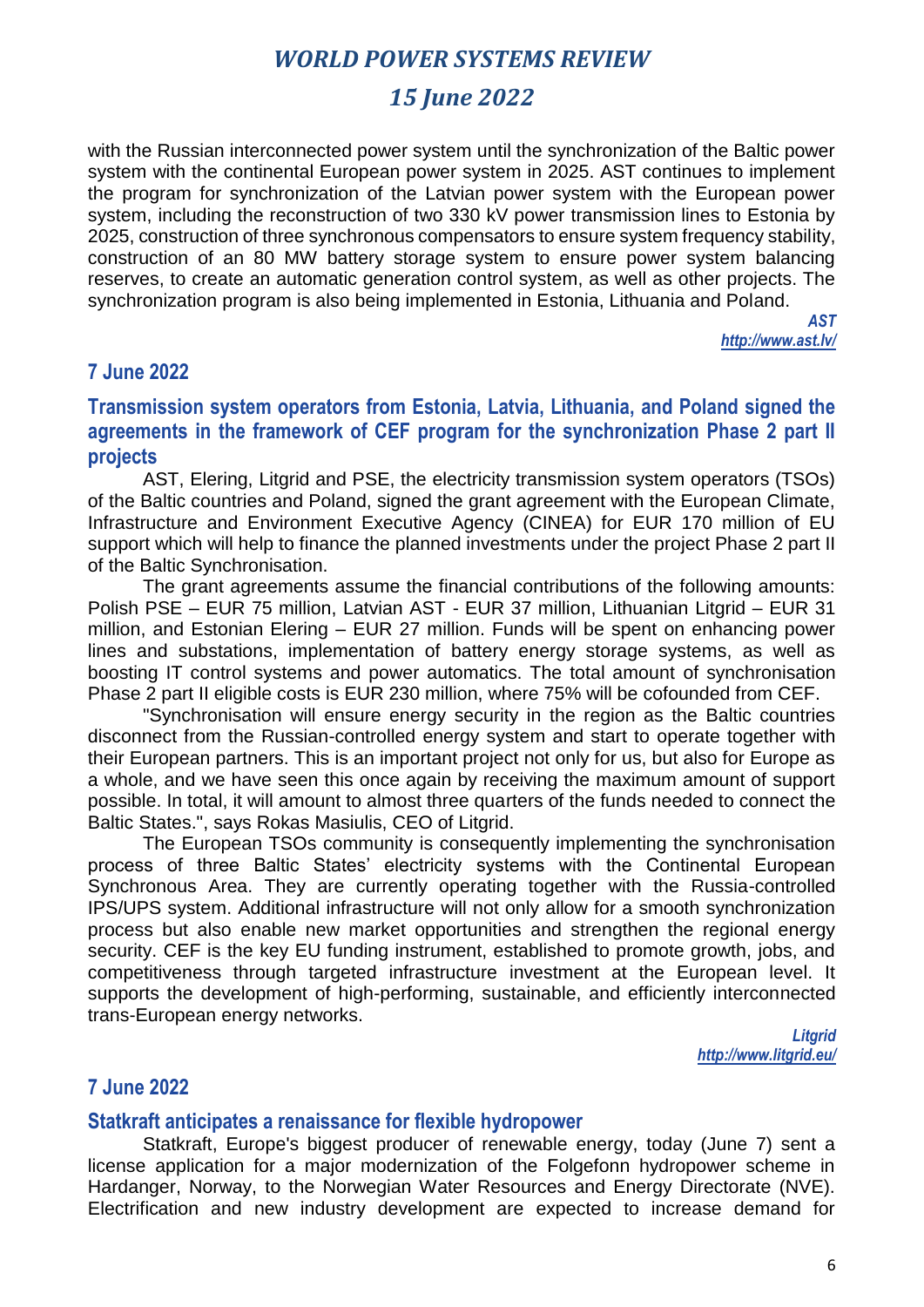# *15 June 2022*

renewable energy. Higher demand combined with more energy from variable renewable energy sources will increase the need for flexible power production. Hydropower will contribute with both higher capacity and more power production.

This license application requests an increase in installed capacity from 250 MW to 880 MW. The project would provide 70-80 GWh of new clean energy into the power system, which corresponds to the electricity consumption of 5,000 households. It is 40 years since Statkraft last submitted a license application for such a large hydropower project. The modernization will make the Mauranger II power plant Norway's fifth largest in terms of capacity. "We expect that in the future, there will be an increased need for more flexibility and capacity. We can contribute to this by upgrading our hydropower plants. The increased need for power and a recently adapted hydropower taxation mean that it is now possible to implement large projects and Statkraft is now submitting a license application for Folgefonn. The need for more flexible power production can lead to a renaissance for existing Norwegian hydropower plants," says Statkraft's CEO Christian Rynning-Tønnesen.

The modernization of the Mauranger power plant would contribute with significantly more capacity into Western Norway's power system, and together with the development of the grid, it will be part of the solution to this challenge. The project would also support Norway's offshore wind plans and new industrial development. The modernization represents a substantial investment into mainland Norway. It will take about 3 years before detailed planning can begin. Construction could start in 2026. The impact on nature associated with the project will be limited. Environmental considerations will be part of the licensing process.

Statkraft continuously assesses the need for rehabilitation and the possibility of upgrading or expanding and re-designing our hydropower plants and is in the process of reviewing our entire hydropower portfolio to evaluate profitable projects. "We believe that there will be more similar projects in the years ahead," says Executive Vice President for Production at Statkraft, Hilde Bakken. Statkraft has invested more than NOK 20 billion in Norwegian hydropower since 2005 and has so far in 2022 opened two hydropower plants, Storlia and Vesle Kjela power plants in Eidfjord municipality and Vinje municipality, respectively. Both Folgefonn, Storlia and Vesle Kjela are profitable projects in existing facilities in already regulated watercourses that will provide new energy with limited impact on nature.

> *EE Online http://electricenergyonline.com/*

#### **8 June 2022**

#### **China's massive 2-GW orbital solar power station just got a lot closer**

China is looking to space for solar energy, unlike NASA, which shelved the idea due to its complexity and cost two decades ago.According to South China Morning Post, China is slated to begin the first phase of an ambitious solar power plant development in 2028, two years ahead of the original schedule. When the time comes, a trial satellite orbiting the Earth at a distance of roughly 248 miles (400km) will be used to test the technology, a peerreviewed paper published in the journal Chinese Space Science and Technology on Thursday explains.

The project will beam energy back to Earth from space, potentially reshaping the way every person on the planet receives electricity. The idea of bringing solar power projects to space was popularized by the science-fiction writer Isaac Asimov in 1941. Then, more than two decades ago, a similar energy project had been proposed by NASA but was never developed. Today, the U.K. government is already considering building a \$20.8-billion orbital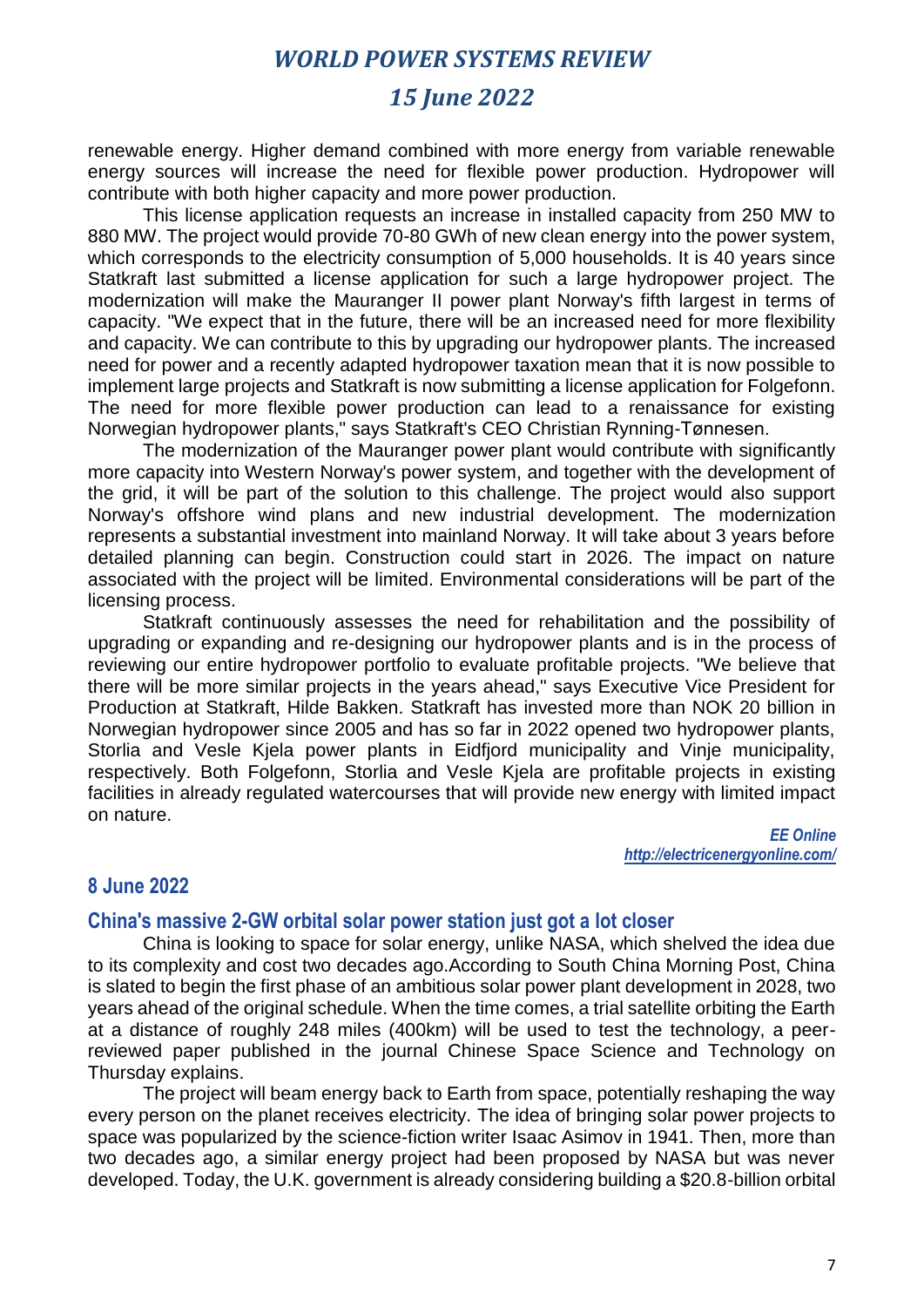# *15 June 2022*

solar power station, with a U.K. Member of Parliament recently suggesting SpaceX might take the proposed solar satellite up to orbit.

Back in 2021, we reported that the tests for the Chinese space solar power plant, which will take place in Chongqing city in Southwestern China, would lead to constructing a huge 1-megawatt solar power station in space by 2030. Now, China has brought forward the solar power plant space station launch. The technology's benefits include the fact that it is always solar noon in space with full sun, and collecting surfaces may receive more powerful sunlight than on Earth. The primary idea is to have a space station equipped with a solar array that converts solar energy into electrical energy. The energy would then be transmitted to Earth through a microwave transmitter or laser emitter. According to the researchers, the satellite would "convert solar energy to microwaves or lasers and direct the energy beams to various targets, including fixed locations on Earth and moving satellites".

The team hopes to limit the amount of energy lost as it travels through the atmosphere by employing microwaves. And as the world's largest manufacturer of solar panel cells, China also intends to increase the station's output after launch steadily. China wants to construct the massive orbiting solar-power space station in four stages. Two years after the first test flight, it plans to launch a more robust plant to a geosynchronous orbit of 22,000 miles in 2030. Although a test station would only produce 10 kilowatts of power, the larger power plant would be capable of transferring 10 megawatts to select military and civilian users by 2035. Then, by 2050, China hopes that the station will be large enough to allow for an output of roughly two gigatonnes.

As of this writing, it's unclear how much it'll cost to launch and run the entire space power station. And undoubtedly, numerous essential engineering challenges need to be overcome first. Nevertheless, it can be said that China is well on its way to testing a potentially game-changing technology that may allow it to capture solar energy at any time of day and change the fabric of the energy industry.

> *Interesting Engineering http://interestingengineering.com/*

#### **10 June 2022**

#### **India to Open 4 GW Offshore Wind Tender This Year**

India's Ministry of New and Renewable Energy (MNRE) will open the first offshore wind tender in the next three to four months to lease blocks off the state of Tamil Nadu, which can accommodate around 4 GW of offshore wind capacity. This will be the first of eight rounds planned to be held over the next eight years as the country plans to auction areas offshore the states of Tamil Nadu and Gujarat each year until 2030. Until 2025, India will be leasing out offshore wind energy blocks equivalent to 4 GW capacity and will raise this to 5 GW in the following five rounds.

Since the country made the news with offshore wind plans more than a few times over the past several years – but has been slow in reaching the development stage – it is worth noting that the latest announcement from the government comes after a meeting on transmission planning for offshore wind energy projects, one of the key stumbling blocks on the country's path to its first offshore wind farms.

On 9 June, Shri R.K Singh, India's Minister for Power and New and Renewable Energy, together with Secretaries Shri Alok Kumar and Shri Indu Shekhar Chaturvedi, met with the Central Transmission Utility (CTU) to discuss transmission and evacuation infrastructure required for a total of 10 GW of wind projects off the coasts of Gujarat and Tamil Nadu. According to a press release from MNRE, evacuation and transmission of power from offshore pooling substation (PSS) to onshore transmission will be provided free of cost for all offshore wind capacities that will be bid out until 2030. The bidding for the first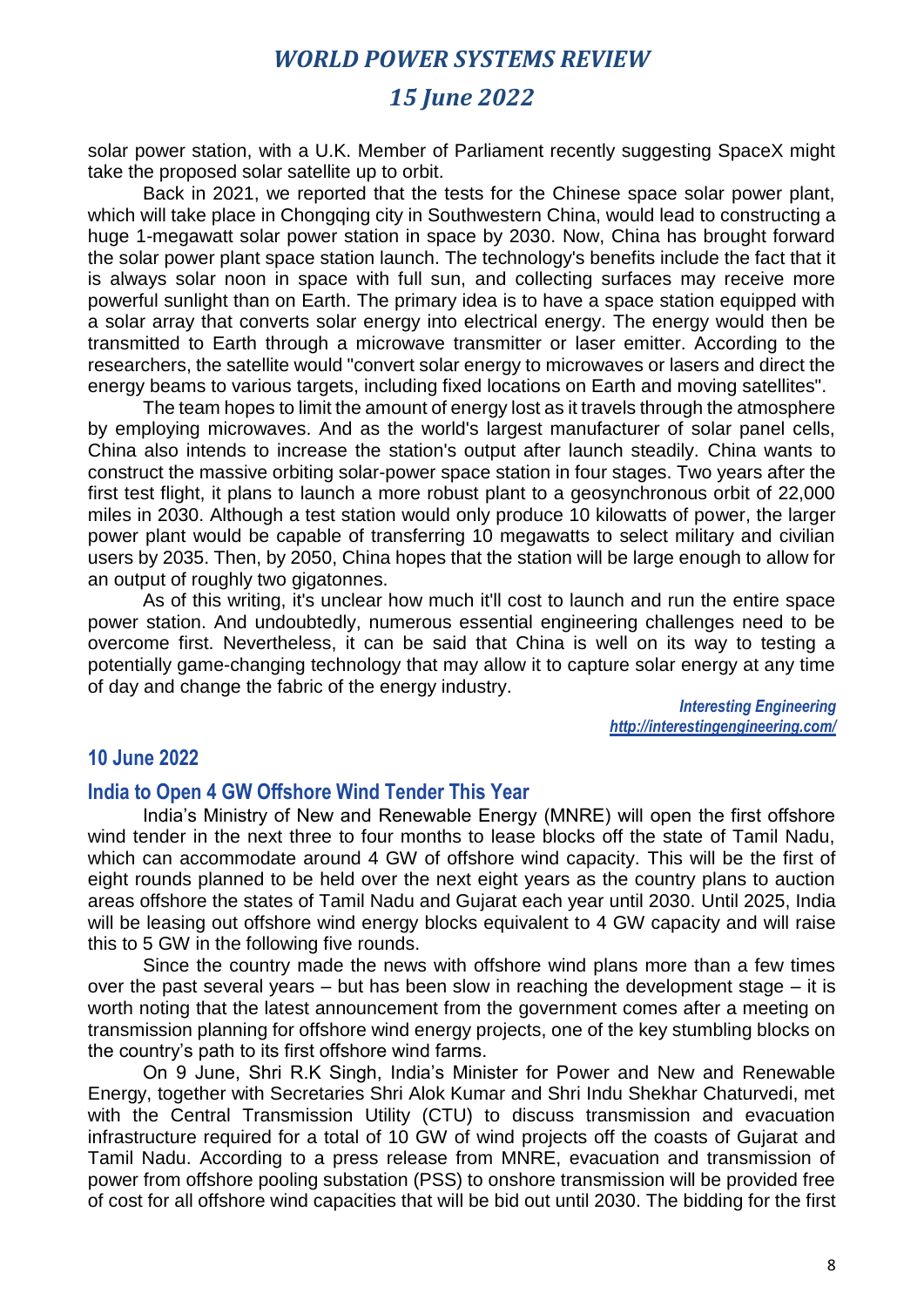# *15 June 2022*

12 GW to be awarded over the next three years will be conducted on a single-stage twoenvelope model according to which the government will first pre-qualify developers based on their technical and commercial capabilities. The bidders who qualify will then proceed to the second stage, which will be based on quoted lease fee per square kilometre of seabed area, with the bidder offering the highest lease fee winning the lease rights. According to the World Bank, India has 112 GW of bottom-fixed and 83 GW of floating offshore wind potential, with best opportunities located in Tamil Nadu and Gujarat.

While the country had set an offshore wind target of 5 GW by 2022 and 30 GW by 2030, progress to first steel in the water has been slow. The Ministry of New and Renewable Energy issued draft offshore wind energy lease rules for the development of projects within the country's Exclusive Economic Zone (EEZ) at the beginning of 2019. Later that year, the country's National Institute of Wind Energy (NIWE) launched a tender seeking the turnkey supply of four offshore LiDARs for two sites. Since then, interest in building wind farms offshore India has been increasing.

In May 2020, India's NTPC Ltd. and Oil and Natural Gas Corporation Limited (ONGC) signed an MoU to set up a joint venture company to explore building offshore wind and other renewable energy projects both in India and overseas. The companies did not reveal any information on offshore wind projects specifically.

Earlier this year, RWE Renewables and India's integrated power company Tata Power entered into a partnership to explore the potential for a joint development of offshore wind projects in the country.

> *Offshorewind.biz http://www.offshorewind.biz/*

#### **13 June 2022**

#### **New York awards 159MW of co-located BESS in 2.4GW renewable tender**

New York has awarded 22 solar PV projects totalling 2.4GW of power, including six co-located sites with a combined 159MW of battery energy storage systems (BESS). The awards represent the state's largest land-based procurement of renewable energy to-date. The 22 projects will require US\$2.7 billion in investment and some or all should be online by 2025.

Winning co-located projects from developers EDF Renewables (three) and Boralex (one) account for 85% of the 159MW of awarded BESS capacity, with ReneSola Power and Northland Power also adding storage onto their winning solar projects. EDF Renewables, part of the global French state-owned energy group, will deliver three sites with 20MW of BESS each: Columbia Solar Energy Center in Herkimer County, Ridge View Solar Energy Center in Niagara County and Rich Road Solar Energy Center in St. Lawrence County. Columbia and Ridge View are also the largest winning solar projects by power, with 350MWac each, and Rich Road's 250MWac brings EDF's total contribution to 950MW, 40% of the 2,408MW awarded. Boralex is pairing its 250MW Fort Covington Solar Farm with a 77MW/308MWh (four hours) BESS, in Suffolk County, while its four other winning projects are standalone solar: all five total 540MW of solar power.

EDF has not revealed the duration/MWh of its three BESS projects. Though this varies greatly in the state of New York, it may be trending towards four hours with Boralex's winning tender and a Summit Ridge project announced last week both opting for it. And in April, the New York Power Authority (NYPA) began a process of adapting fossil fuel sites to be replaced with four-hour BESS units. Rounding off the winning co-located projects, Northland Power is adding 20MW of storage to its 100MW Alfred Oaks Solar project in Allegany county, while ReneSola Power is pairing its 19.99MW Roosevelt Solar project in St. Larwence with 2MW of storage.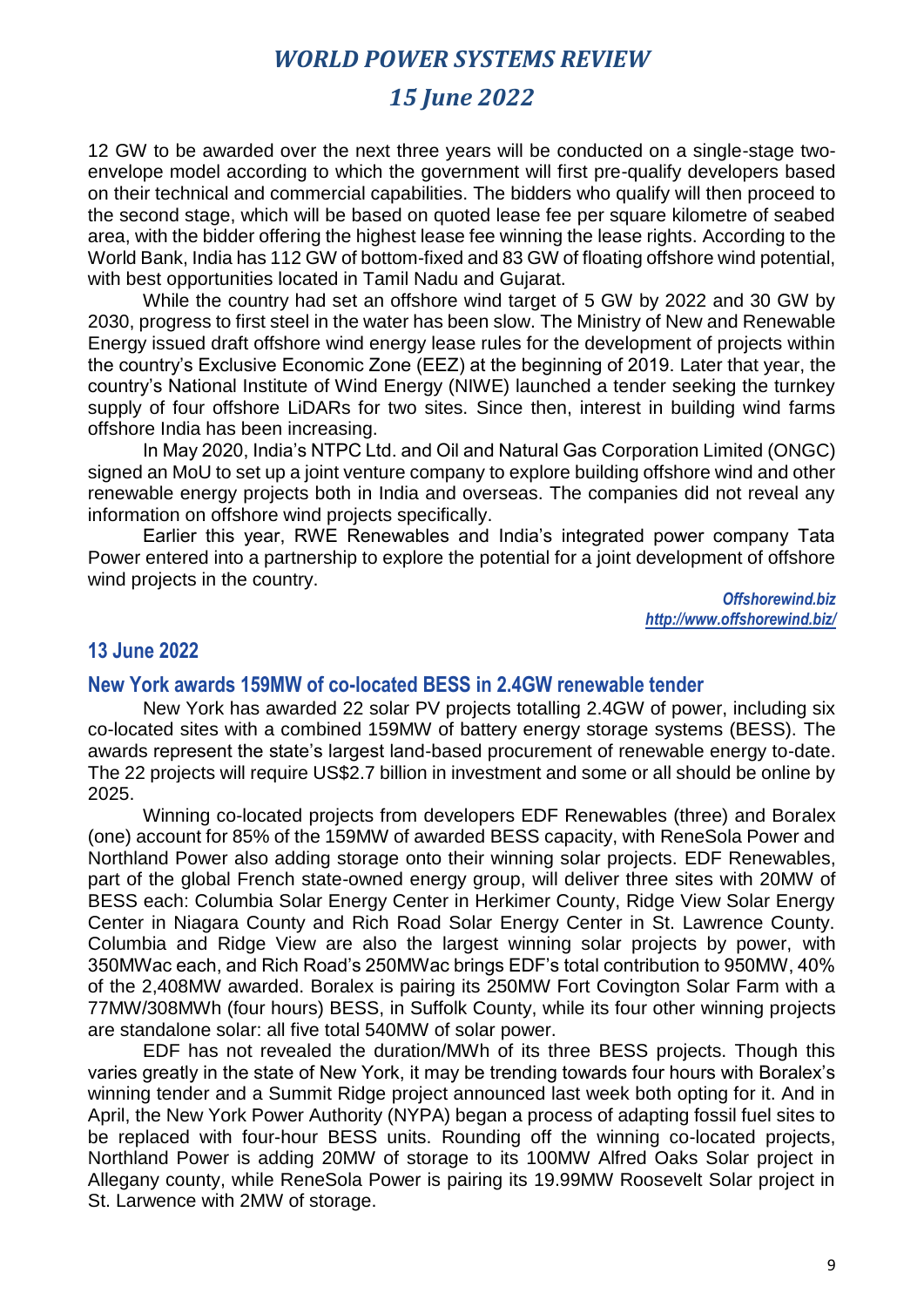# *15 June 2022*

"Today's investments will put us on a path to making New York a greener place to live while also creating new jobs and spurring economic development," governor Kathy Hochul said. "These projects will allow us to not just meet but exceed our goal of obtaining 70 percent of our electricity from renewable resources (by 2030) and will further cement New York as a national leader in the fight against climate change." The contracts for the 22 projects include an index REC (renewable energy certificate) structure which will help cushion electricity consumers in the state against spikes in energy prices. The weightedaverage all-in development cost of the projects amounts to \$63.08 per megawatt-hour.

> *Energy Storage News http://www.energy-storage.news/*

## **13 June 2022**

#### **Corio unveils plans to build 2.5GW wind farm offshore Australia**

Corio Generation, a portfolio company of Macquarie's Green Investment Group (GIG), has unveiled plans to build a new 2.5GW large-scale offshore wind project in Australian waters. The new offshore wind project, dubbed Great Eastern Offshore Wind, will be located 22km off the Wellington Shire coast in Gippsland, Victoria, Australia. Construction of the project will begin after receiving regulatory approval, completion of ongoing feasibility studies and consultation with local stakeholders. Once completed, Great Eastern Offshore Wind project is expected to supply adequate clean energy to address the electricity needs of nearly 1.6 million Australian households. The project increases Corio's offshore wind energy projects in Australia to reach 4GW.

Corio's other project in the country includes the previously announced Great Southern Offshore Wind project, with an installed capacity of up to 1.5GW. Corio Generation CEO Jonathan Cole said: "We see a significant opportunity for offshore wind in Australia, which enjoys an abundance of this natural resource. "This, together with clear regulatory frameworks and government support, means offshore wind can contribute to Australia's energy transition, as well as support local businesses and jobs in the green economy. While offshore wind is a new technology in Australia, it is well established in countries such as the UK where it is a proven, clean and cost-competitive source of electricity."

Corio Generation was established in April this year, as a specialist offshore wind business with a team of financial and industrial experts to harness offshore wind energy worldwide. The company has significant global experience in developing offshore wind projects with a track record in Europe and Asia, including Taiwan, South Korea and Japan. It has more than 15GW of offshore wind development portfolio, spanning established and emerging markets, along with floating and traditional fixed-bottom technologies. The offshore wind projects are expected to support the net-zero global energy system while meeting the energy needs of communities and corporate off-takers.

> *NS Energy http://www.nsenergybusiness.com/*

## **14 June 2022**

## **French Govt Could Decide on 'Strategic' EDF Nationalization This Summer**

A renationalization of Electricite de France SA could be decided in the coming months if the current government wins a majority in the country's National Assembly, a minister has said. If the coalition backing re-elected President Emmanuel Macron wins a governing majority in second-round voting this weekend, the minister for energy transition, Agnes Pannier-Runacher, will present a policy package aimed at rebalancing and reinforcing France's energy production this summer as part of an acceleration of the energy transition, she told radio station Europe 1 on Tuesday. This could include renationalizing energy